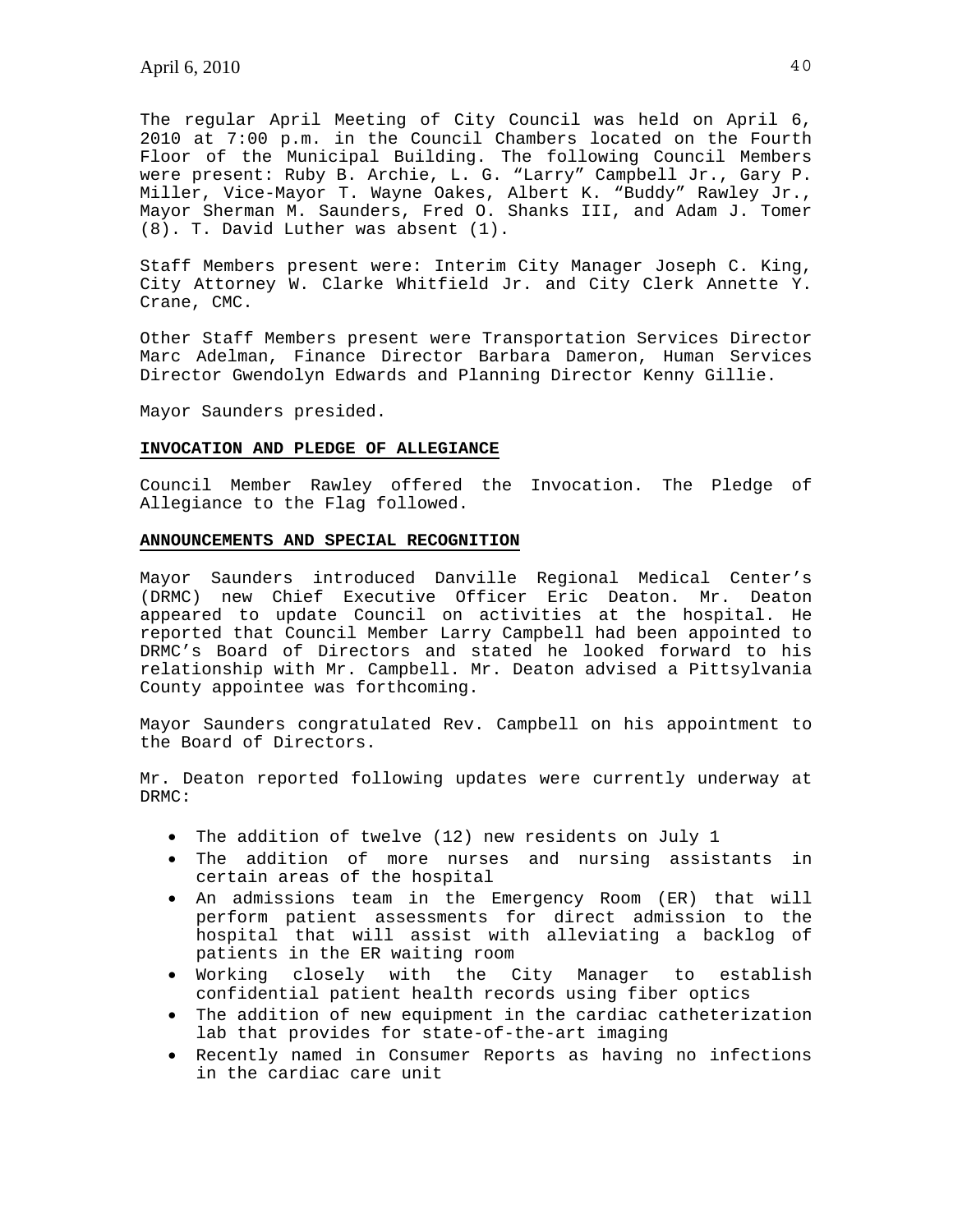• An inspection from the Joint Commission that recommended only one change.

Mr. Deaton said the infection-free cardiac care unit was a great testament to the nurses and staff who work there.

Council Member Miller stated that only one recommended change at a hospital by the Joint Commission was virtually unheard of in such a setting and commended Mr. Deaton for that accomplishment.

Mr. Deaton, who came to Danville from Wytheville, advised he had joined the Riverview Rotary Club, had been asked to serve on the Board of Directors of the Boys and Girls Club and said that he and his family hoped to settle in their new home in Danville very soon. Council Member Rawley stated that Mr. Deaton's former Wytheville colleagues had given him high marks.

Council Member Tomer stated several of his friends, who are staff members at DRMC, had told him they were very impressed with Mr. Deaton's daily interaction with employees and staff since his arrival.

Mr. Deaton concluded his report by stating one of his goals at DRMC is to earn the trust of the community and he looks forward to working with City and County leaders in an effort to do so.

Mr. Deaton introduced DRMC Director of Marketing Leslie Smith and Chief Financial Officer Mark Anderson. Ms. Smith distributed a flyer to Council Members and staff that contained a Community Benefit Report from DRMC and LifePoint Hospitals.

Council Members expressed appreciation to Mr. Deaton for the excellent update and thanked him for taking time to appear before Council.

# **MINUTES**

Upon Motion by Council Member Miller and second by Council Member Rawley, Minutes of the March 16, 2010 Meeting of City Council were approved as presented. Draft copies had been distributed to Council Members prior to the Meeting.

### **BUDGET ADOPTION – FY 2010 – STATE DEPARTMENT OF AVIATION GRANT**

Upon Motion by Council Member Rawley and second by Council Member Shanks, Ordinance No. 2010-03.07 presented by its First Reading on March 16, 2010 amending the FY 2010 Budget Appropriation Ordinance to provide for a State Aviation Grant for the purpose of providing funding to promote General Aviation activities and the Danville Regional Airport in the amount of \$10,000 and for the local share in the amount of \$10,000 to be provided by the General Fund support of grants for a total appropriation of \$20,000 and appropriating same was adopted by the following vote: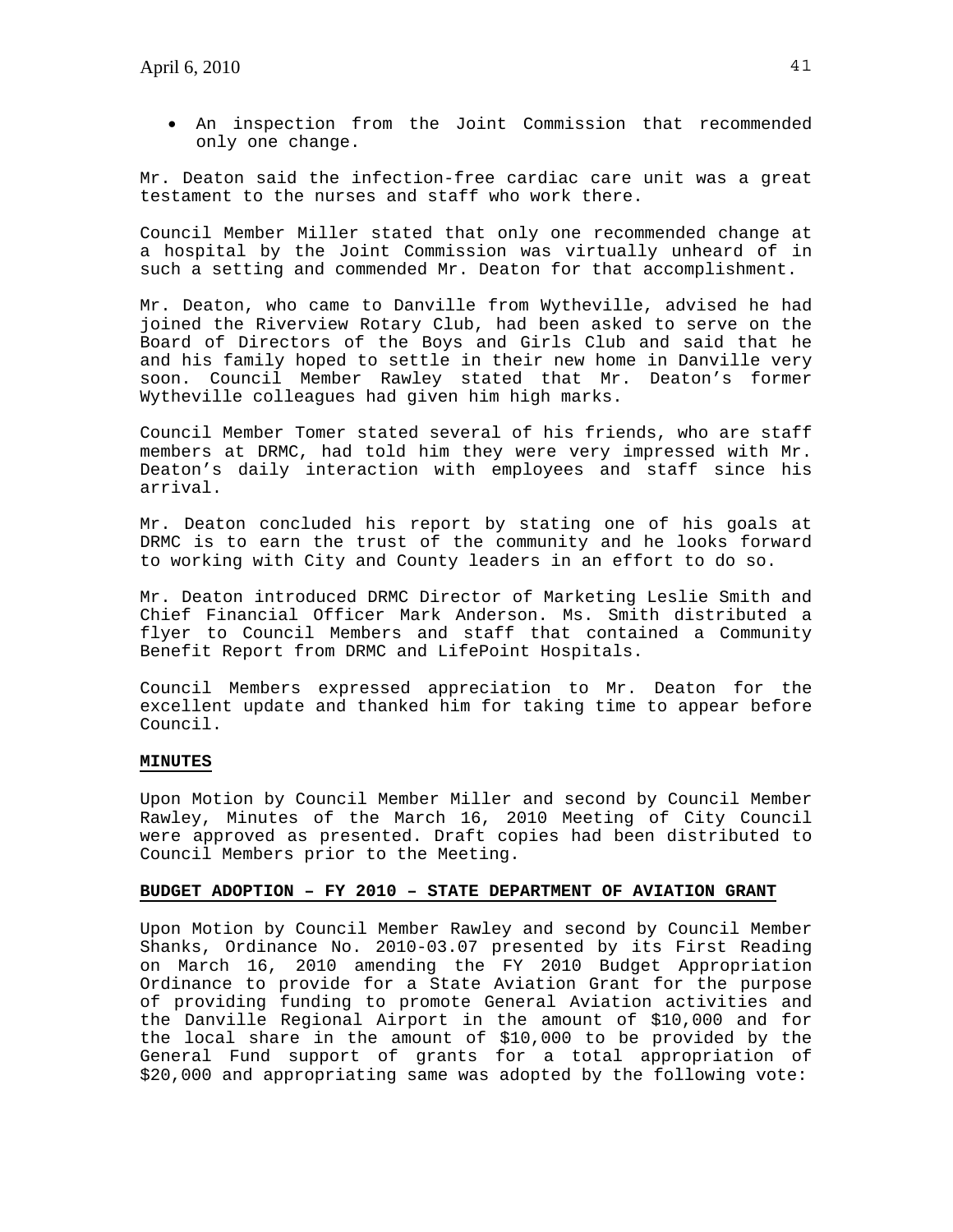| VOTE:   | $A - 0$                                  |
|---------|------------------------------------------|
| AYE:    | Archie, Campbell, Miller, Oakes, Rawley, |
|         | Saunders, Shanks and Tomer (8)           |
| NAY:    | None $(0)$                               |
| ABSENT: | Luther (1).                              |

### **PUBLIC HEARING – REZONE 0.45 ACRE 0N WESTOVER DRIVE**

Mayor Saunders opened the floor for a Public Hearing to consider a request to rezone 0.45 acre from Old Town Residential District to Planned Shopping Center District. The request is being made to consolidate adjoining properties already owned by the applicant. Notice of the Public Hearing was published in the Danville Register and Bee on March 23 and 30, 2010.

Carlton Hawkins, representing property owner Darrell Wiseman, appeared to answer questions from Council Members and citizens.

No one present desired to be heard and the Public Hearing was closed.

Council Member Shanks moved adoption of an Ordinance entitled:

ORDINANCE NO. 2010-04.01

AN ORDINANCE REZONING FROM OT-R OLD TOWN RESIDENTIAL DISTRICT TO PC-S PLANNED SHOPPING CENTER DISTRICT, 0.45 ACRE ON WESTOVER DRIVE.

The Motion was seconded by Vice-Mayor Oakes and carried by the following vote:

VOTE: 8-0 AYE: Archie, Campbell, Miller, Oakes, Rawley, Saunders, Shanks and Tomer (8) NAY: None (0) ABSENT: Luther (1).

# **PUBLIC HEARING – REZONE 7.84 ACRES ON PIEDMONT PLACE**

Mayor Saunders opened the floor for a Public Hearing to consider a request to rezone 7.84 acre from Planned Shopping Center District to Highway Retail Commercial District on Piedmont Place. The request is being made to allow for mixed-use development. Notice of the Public Hearing was published in the Danville Register and Bee on March 23 and 30, 2010.

Carlton Hawkins, representing Piedmont Place I LLC, appeared to answer questions from Council Members and citizens.

No one present desired to be heard and the Public Hearing was closed.

Vice-Mayor Oakes moved adoption of an Ordinance entitled: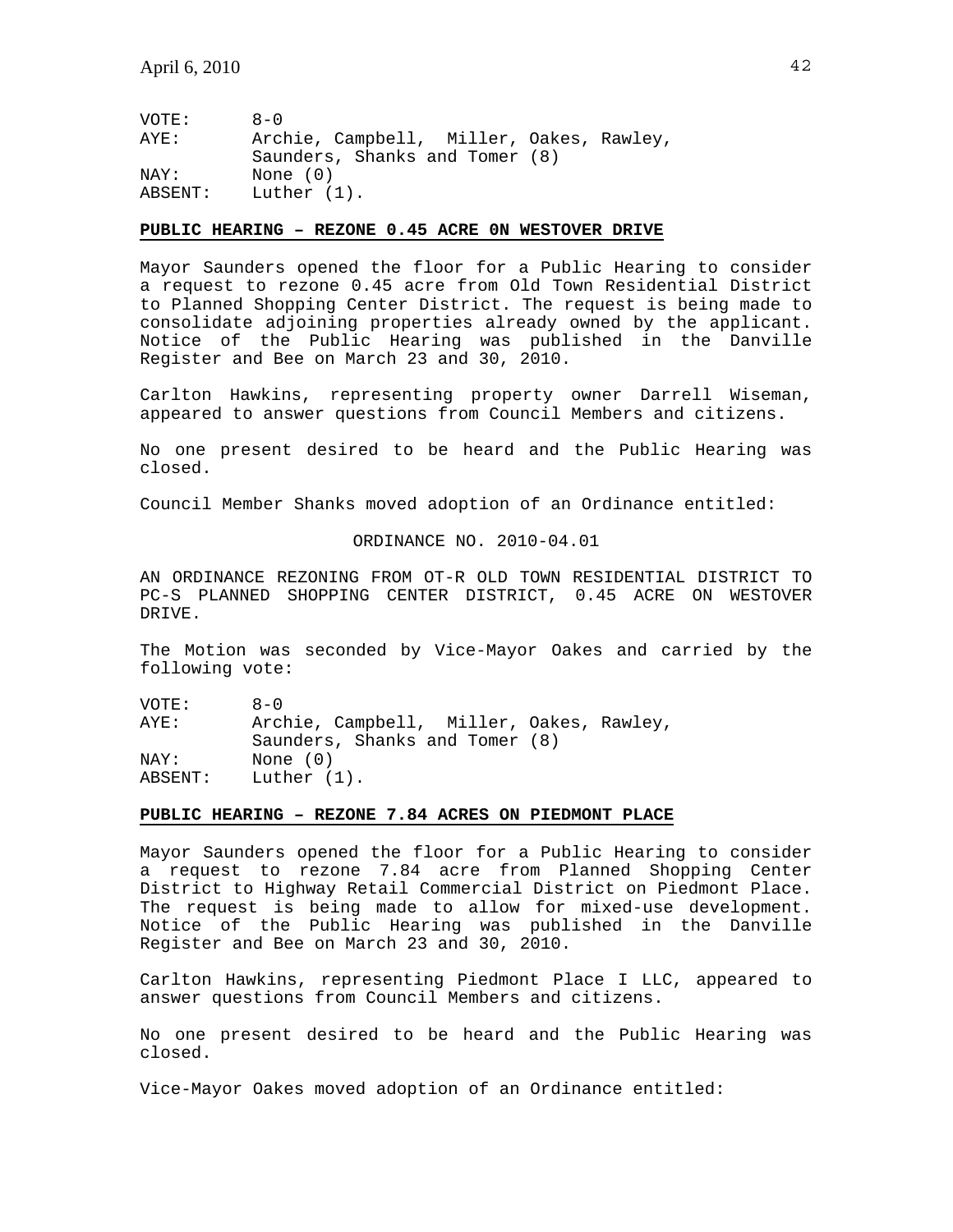# ORDINANCE NO. 2010-04.02

AN ORDINANCE REZONING FROM PS-C PLANNED SHOPPING CENTER DISTRICT TO HR-C HIGHWAY RETAIL COMMERCIAL DISTRICT, 7.84 ACRES ON PIEDMONT PLACE.

Council Member Campbell seconded the Motion.

Mr. Shanks and Mr. Rawley expressed concern that there were no site plans included with this request. Although the Planning Commission had approved the request and recommended its approval to Council, Mr. Shanks said he felt uncomfortable that Council Members would be voting on an item without all the pertinent information at hand. In response to Mr. Shanks, Planning Director Kenny Gillie advised there was nothing in the Zoning Code requiring that a site plan be filed in this instance.

Mr. Shanks and Mr. Tomer questioned Mr. Gillie about the setbacks. Mr. Gillie advised the PS-C District requires a 40-foot setback all the way around the property. The HR-C District requires a 30-foot front yard setback. In this case, the rear of the property will have a 10-foot difference and the front will have a 10-foot difference. Mr. Gillie said there was no opposition about the differences from surrounding neighbors.

Following additional Council comments, Mayor Saunders requested that in the future Council be given the opportunity for more involvement in such matters and asked the administration to look for ways to do so without usurping the authority of the Planning Commission.

The Ordinance was adopted by the following vote:

| VOTE:   | $A - 0$                                  |
|---------|------------------------------------------|
| AYE:    | Archie, Campbell, Miller, Oakes, Rawley, |
|         | Saunders, Shanks and Tomer (8)           |
| NAY:    | None $(0)$                               |
| ABSENT: | Luther (1).                              |

### **ACCEPT FUNDING AND SERVE HIGH RISK YOUTH – COURT SERVICES**

Council Member Archie moved adoption of a Resolution entitled:

RESOLUTION NO. 2010-04.01

A RESOLUTION OF INTENT THAT THE CITY OF DANVILLE WILL ACCEPT FUNDING AND SERVE HIGH RISK LOCAL YOUTH INVOLVED WITH THE COURT SERVICES UNIT THROUGH THE VIRGINIA JUVENILE COMMUNITY CRIME CONTROL ACT PROGRAM.

The Motion was seconded by Council Member Rawley and carried by the following vote:

VOTE: 8-0 AYE: Archie, Campbell, Miller, Oakes, Rawley,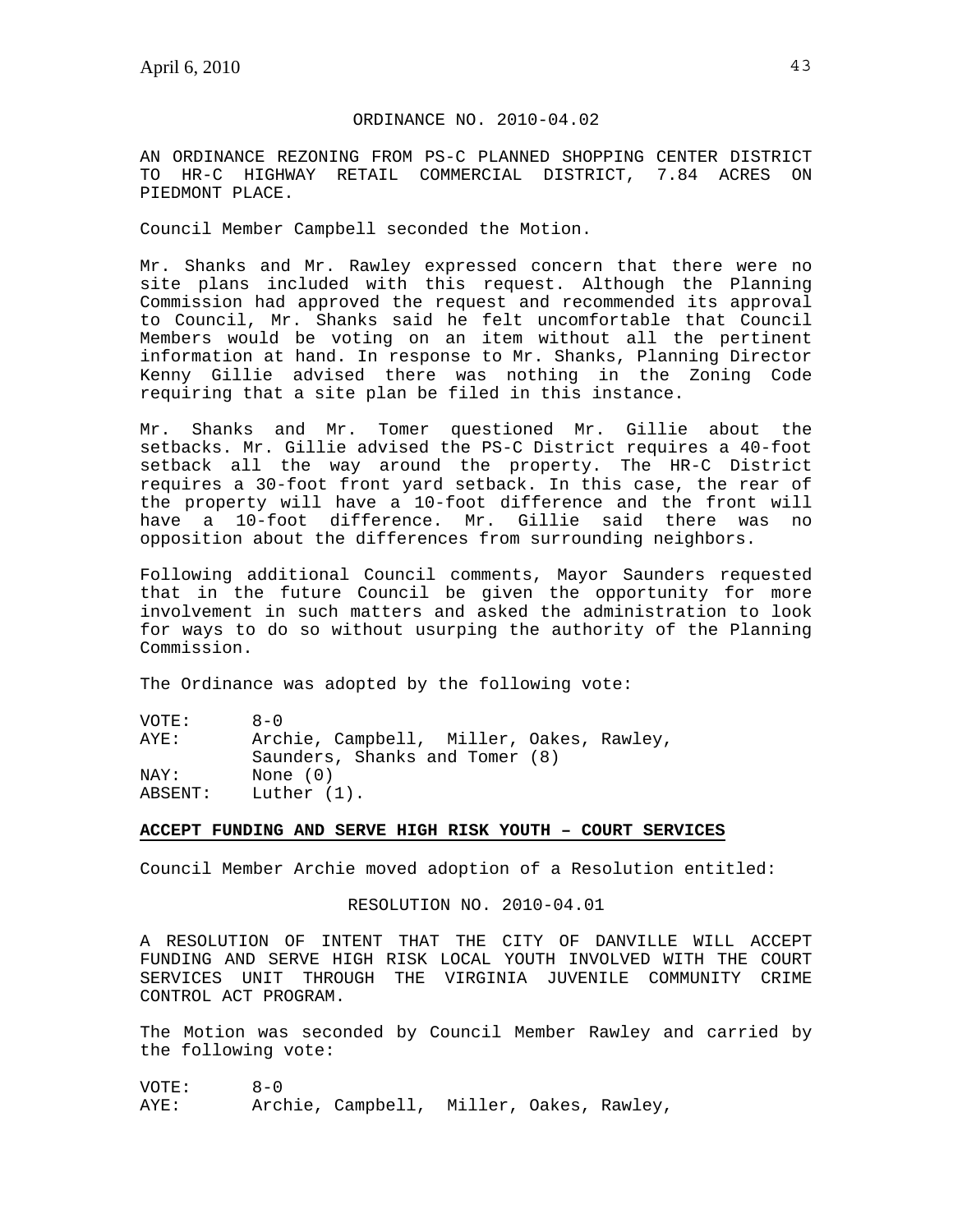Saunders, Shanks and Tomer (8) NAY: None (0) ABSENT: Luther (1).

### **COMMUNICATIONS**

There were no communications from the Interim City Manager, City Attorney and City Clerk.

## **ROLL CALL**

Mrs. Archie congratulated Danville Utilities for once again receiving national recognition from the American Public Power Association. She advised the award is given to Danville for being one of the nation's safest and most reliable public utilities.

Mrs. Archie reminded everyone of the "Throw the Switch" event at the Community Market on Friday, April 8. The ceremony will mark the use of solar power at the market.

Dr. Miller inquired of Interim City Manager King if there were sufficient safeguards in place for the new Automated Metering System. Mr. King responded there are sufficient safeguards that are constantly refreshed and upgraded by the vendor and any physical tampering can be detected immediately.

Dr. Miller stated the recycling receptacles near Piedmont Mall needed to be emptied more often. He said he was there over the weekend to deposit recyclables and the bins were overflowing. Dr. Miller said deep ruts made by vehicles remain near the containers. He asked Mr. King to investigate. Mr. King agreed to do so.

Dr. Miller encouraged citizens to vote in the upcoming May 4 Councilmanic elections.

Vice-Mayor Oakes expressed appreciation to DRMC CEO Eric Deaton for being present in the meeting. Mr. Oakes said he was making good on his promise to make himself available when necessary.

Mr. Rawley encouraged citizens to attend the World Rugby championships that are taking place this weekend at Angler's Park. Players from all over the world will take part in the event.

Mr. Shanks reiterated his request to place recycling receptacles in south Danville. Mr. King responded the project was still in the works.

Mr. Shanks expressed his concern that there were times when the Code permitted staff to make decisions in the interest of the public. He felt Council should have a hand in those decisions as a way of having a system of checks and balances. He spoke specifically of the decrease in setbacks in the rezoning of 7.84 acres on Piedmont Place and the fact that no site plans were